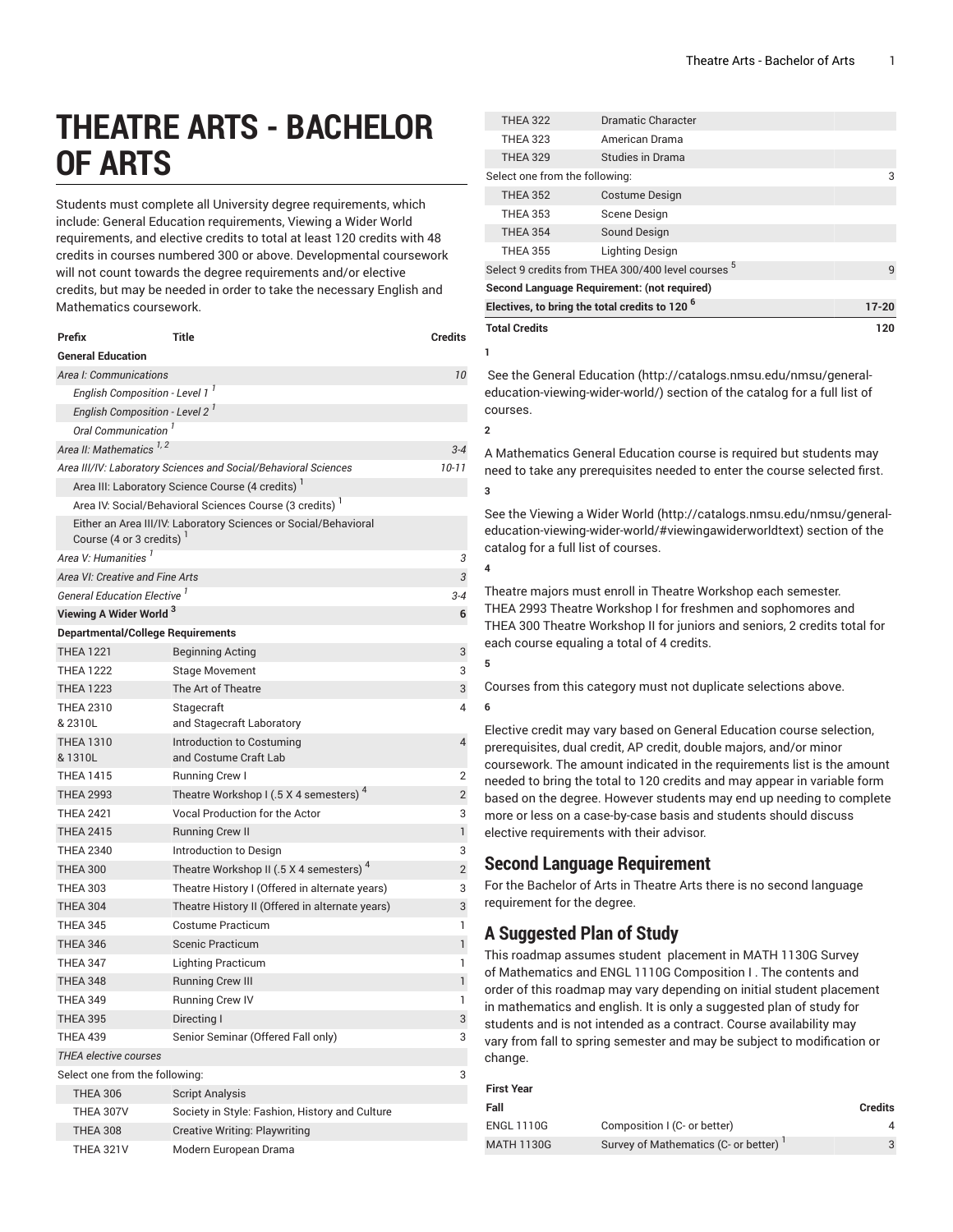| Either an Area III/IV: Laboratory Science Course or Social/Behavioral<br>Sciences Course <sup>2</sup> | 3-4                                                                                    |                |  |
|-------------------------------------------------------------------------------------------------------|----------------------------------------------------------------------------------------|----------------|--|
| <b>THEA 1221</b>                                                                                      | Beginning Acting (C- or better) <sup>3</sup>                                           | 3              |  |
| <b>THEA 1223</b>                                                                                      | The Art of Theatre (C- or better)                                                      | 3              |  |
| <b>THEA 2993</b>                                                                                      | Theatre Workshop I (C- or better)                                                      | 0.5            |  |
|                                                                                                       | <b>Credits</b>                                                                         | 16.5-17.5      |  |
| Spring                                                                                                |                                                                                        |                |  |
| Area III: Laboratory Science Course <sup>2</sup>                                                      |                                                                                        |                |  |
| Area IV: Social/Behavioral Sciences Course <sup>2</sup>                                               |                                                                                        | 3              |  |
| Area V: Humanities Course 2                                                                           |                                                                                        | 3              |  |
| <b>THEA 2310</b>                                                                                      | Stagecraft (C- or better in both; tech design                                          | 4              |  |
| & 2310L                                                                                               | take this 2nd semester; performers take Stage                                          |                |  |
| or THEA 1222                                                                                          | Movement) <sup>3</sup>                                                                 |                |  |
|                                                                                                       | or Stage Movement                                                                      | $\overline{2}$ |  |
| <b>THEA 1415</b><br><b>THEA 2993</b>                                                                  | Running Crew I (C- or better)                                                          | 0.5            |  |
|                                                                                                       | Theatre Workshop I (C- or better)                                                      |                |  |
|                                                                                                       | <b>Credits</b>                                                                         | 16.5           |  |
| <b>Second Year</b>                                                                                    |                                                                                        |                |  |
| Fall                                                                                                  |                                                                                        |                |  |
| Choose one from the following:                                                                        |                                                                                        | 3              |  |
| <b>ENGL 2210G</b>                                                                                     | Professional & Technical Communication                                                 |                |  |
| <b>ENGL 2221G</b>                                                                                     | Writing in the Humanities and Social Science                                           |                |  |
| <b>THEA 1310</b><br>& 1310L                                                                           | Introduction to Costuming<br>and Costume Craft Lab (C- or better in both) <sup>3</sup> | $\overline{4}$ |  |
| <b>THEA 2993</b>                                                                                      | Theatre Workshop I (C- or better)                                                      | 0.5            |  |
| <b>THEA 303</b>                                                                                       |                                                                                        |                |  |
| <b>THEA 2421</b>                                                                                      | Theatre History I (C- or better)                                                       | 3<br>3         |  |
| <b>THEA 2415</b>                                                                                      | Vocal Production for the Actor (C- or better)                                          | 1              |  |
| <b>THEA 2340</b>                                                                                      | Running Crew II (C- or better)                                                         | 3              |  |
|                                                                                                       | Introduction to Design (C- or better)                                                  |                |  |
|                                                                                                       | <b>Credits</b>                                                                         | 17.5           |  |
| Spring                                                                                                |                                                                                        |                |  |
| Choose one from the following:                                                                        |                                                                                        | 3              |  |
| <b>ACOM 1130G</b>                                                                                     | Effective Leadership and Communication in<br>Agriculture                               |                |  |
| <b>COMM 1115G</b>                                                                                     | Introduction to Communication                                                          |                |  |
| <b>COMM 1130G</b>                                                                                     | <b>Public Speaking</b>                                                                 |                |  |
| <b>HNRS 2175G</b>                                                                                     | Introduction to Communication Honors                                                   |                |  |
| Area VI: Creative and Fine Arts Course <sup>2</sup>                                                   |                                                                                        | 3              |  |
| <b>THEA 1222</b>                                                                                      | Stage Movement (C- or better; performers                                               | 3              |  |
| or THEA 2310 and<br><b>THEA 2310L</b>                                                                 | take Stagecraft and lab 2nd year, design/tech                                          |                |  |
|                                                                                                       | students take Stage Movement)<br>or Stagecraft and Stagecraft Laboratory               |                |  |
| <b>THEA 2993</b>                                                                                      | Theatre Workshop I (C- or better)                                                      | 0.5            |  |
| <b>THEA 304</b>                                                                                       | Theatre History II (C- or better)                                                      | 3              |  |
| <b>THEA 345</b>                                                                                       |                                                                                        |                |  |
| <b>THEA 347</b>                                                                                       |                                                                                        |                |  |
|                                                                                                       | Costume Practicum (C- or better)                                                       | 1<br>1         |  |
|                                                                                                       | Lighting Practicum (C- or better)                                                      |                |  |
| <b>THEA 348</b>                                                                                       | Running Crew III (C- or better)                                                        | 1              |  |
| Choose one from the following:                                                                        |                                                                                        | 3              |  |
| <b>THEA 308</b>                                                                                       | <b>Creative Writing: Playwriting</b>                                                   |                |  |
| <b>THEA 321V</b>                                                                                      | Modern European Drama (C- or better) <sup>4</sup>                                      |                |  |
| <b>THEA 322</b><br><b>THEA 323</b>                                                                    | Dramatic Character (C- or better)                                                      |                |  |
| <b>THEA 329</b>                                                                                       | American Drama (C- or better)<br>Studies in Drama                                      |                |  |
|                                                                                                       |                                                                                        |                |  |
|                                                                                                       | <b>Credits</b>                                                                         | 18.5           |  |
| <b>Third Year</b>                                                                                     |                                                                                        |                |  |
| Fall<br>General Education Elective Course <sup>2</sup>                                                |                                                                                        | $3 - 4$        |  |

| <b>THEA 346</b>                               | Scenic Practicum (C- or better)                      | 1              |
|-----------------------------------------------|------------------------------------------------------|----------------|
| <b>THEA 349</b>                               | Running Crew IV (C- or better)                       | 1              |
| Viewing a Wider World Course <sup>5</sup>     |                                                      | 3              |
| Elective Course <sup>6</sup>                  |                                                      | 3              |
|                                               | <b>Credits</b>                                       | 11.5-12.5      |
| Spring                                        |                                                      |                |
| Viewing a Wider World Course <sup>5</sup>     |                                                      | 3              |
| <b>THEA 300</b>                               | Theatre Workshop II (C- or better)                   | 0.5            |
| <b>THEA 395</b>                               | Directing I (C- or better)                           | 3              |
| Choose one from the following:                |                                                      | 3              |
| <b>THEA 352</b>                               | Costume Design (C- or better)                        |                |
| <b>THEA 353</b>                               | Scene Design (C- or better)                          |                |
| <b>THEA 354</b>                               | Sound Design (C- or better)                          |                |
| <b>THEA 355</b>                               | Lighting Design (C- or better)                       |                |
|                                               | THEA Elective Course (Upper-Division) (C- or better) | 3              |
| Elective Course <sup>6</sup>                  |                                                      | $\overline{2}$ |
|                                               | <b>Credits</b>                                       | 14.5           |
| <b>Fourth Year</b>                            |                                                      |                |
| Fall                                          |                                                      |                |
| <b>THEA 300</b>                               | Theatre Workshop II (C- or better)                   | 0.5            |
|                                               | THEA Elective Course (Upper-Division)(C- or better)  | 3              |
|                                               | THEA Elective Course (Upper-Division) (C- or better) | 3              |
| <b>THEA 439</b>                               | Senior Seminar (C- or better)                        | 3              |
| Elective Course (Upper-Division) <sup>6</sup> |                                                      | 3              |
| Elective Course (Upper-Division) <sup>6</sup> |                                                      | 3              |
|                                               | <b>Credits</b>                                       | 15.5           |
| Spring                                        |                                                      |                |
| <b>THEA 300</b>                               | Theatre Workshop II (C- or better)                   | 0.5            |
| <b>Elective Course</b>                        |                                                      | 3              |
| Elective Course <sup>6</sup>                  |                                                      | 3              |
| Elective Course (Upper-Division) <sup>6</sup> |                                                      | 3              |
|                                               | <b>Credits</b>                                       | 9.5            |
|                                               | <b>Total Credits</b>                                 | 120-122        |
| 1                                             |                                                      |                |

MATH 1130G Survey of Mathematics is suggested for the degree but students may need to take any prerequisites needed to enter MATH 210G first or any other General Education Mathematics course.

See the General [Education](http://catalogs.nmsu.edu/nmsu/general-education-viewing-wider-world/) ([http://catalogs.nmsu.edu/nmsu/general](http://catalogs.nmsu.edu/nmsu/general-education-viewing-wider-world/)[education-viewing-wider-world/\)](http://catalogs.nmsu.edu/nmsu/general-education-viewing-wider-world/) section of the catalog for a full list of courses

**2**

**3**

**4**

**5**

THEA 1221 Beginning Acting, THEA 2310 Stagecraft/ THEA 2310L Stagecraft Laboratory, THEA 1310 Introduction to Costuming/ THEA 1310L Costume Craft Lab can be taken in any order, but all five courses must be completed by the end of Year Two.

THEA 321V Modern European Drama will not count towards the Viewing a Wider World requirement

See the [Viewing](http://catalogs.nmsu.edu/nmsu/general-education-viewing-wider-world/#viewingawiderworldtext) a Wider World [\(http://catalogs.nmsu.edu/nmsu/general](http://catalogs.nmsu.edu/nmsu/general-education-viewing-wider-world/#viewingawiderworldtext)[education-viewing-wider-world/#viewingawiderworldtext\)](http://catalogs.nmsu.edu/nmsu/general-education-viewing-wider-world/#viewingawiderworldtext) section of the catalog for a full list of courses